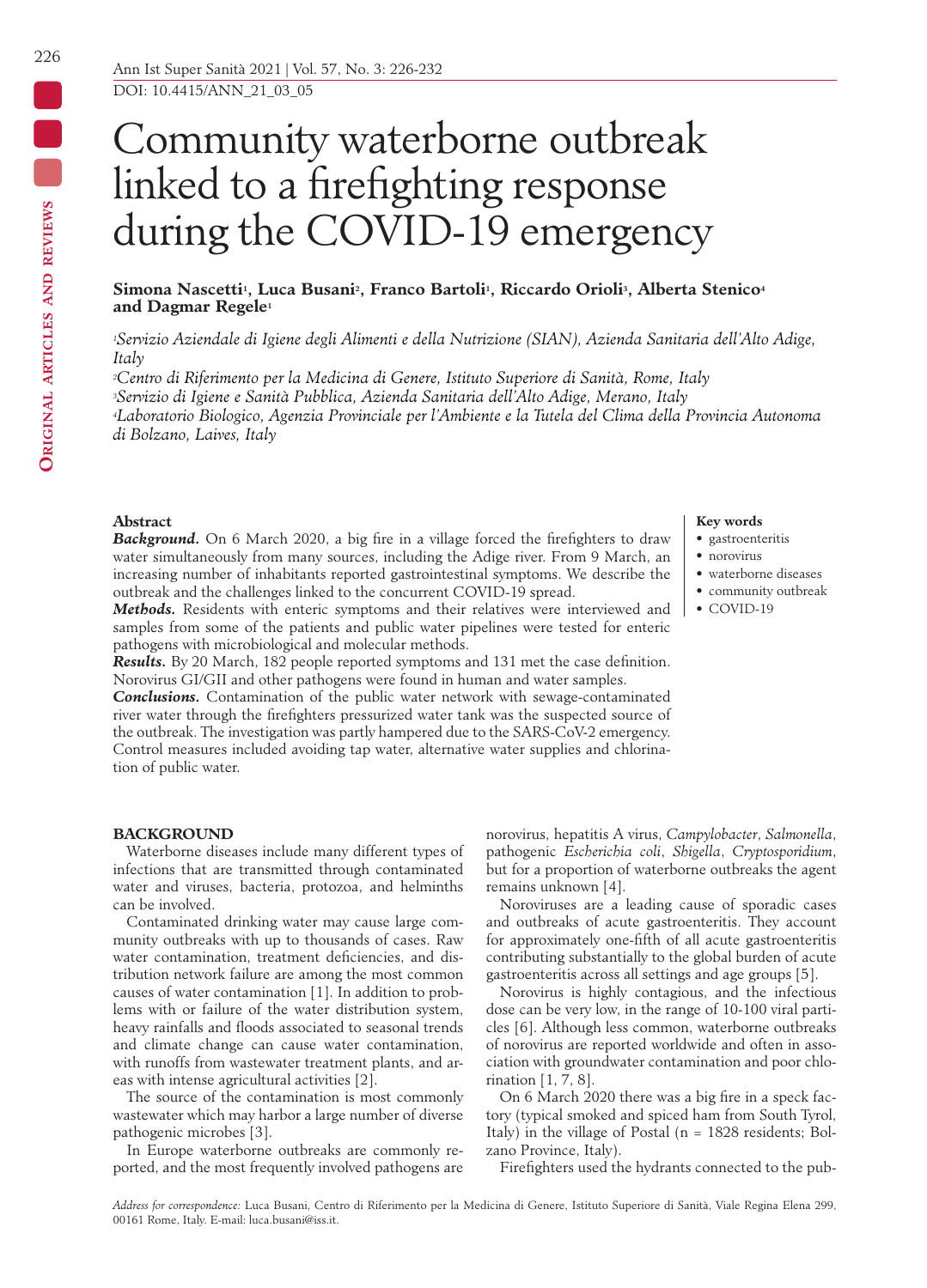lic water network, but soon they faced water shortage and placed eleven "hydrosub" units in the Adige river, located at about 750 meters from the place of the fire (*Figure 1*). During the operations, firefighters also connected five private wells in the vicinity of the place of the fire.

Car pumps collected water from all the sources and mixed it in a pressurized water tank. The fire was extinguished on 8 March after 2.5 days, but the operations of the firefighters ended on 10 March. Twenty-six teams of firefighters in different shifts were involved in the fire operations, for a total of about 800 firefighters involved. Most of them were volunteers from the village and the neighborhoods.

On 9 March some inhabitants of the village reported to the Mayor changes in the appearance, taste, odor, and color of the tap water, and some consulted the local general practitioners (GPs) for gastroenteric symptoms starting from the evening of 6 March. The largest part of the inhabitants of Postal are used to drink tap water, considered safe and of high quality.

Tap water in the village of Postal, is supplied by the municipality that takes care of collecting, monitoring and distributing drinking water. The water source is ground water collected by a deep well (about 50 meters) located in the south west of the village (*Figure 1*). From the well the ground water is pumped to an elevated tank (*Figure 1*) placed in the eastern side of the village. The houses in the southern part of the village are supplied directly by the well, while those in the northern part receive the water from the tank, through gravity.

On 9 and 10 March the personnel of the local health department collected some samples of the tap water and on 10 March the residents were advised not to consume or use tap water (consumption was allowed only to wash and cook after boiling) and alternative water supplies (bottled potable water) were provided to the population for drinking. The water avoidance notice was extended to 18 March 2020. On 10 March the Local Health Unit started an epidemiological investigation after the reporting of gastrointestinal symptoms



#### **Figure 1**

Map of the Village of Postal, North Italy, and density map of the cases of gastroenteritis. The black star is the place of the fire, the small white dots are the residence of the cases ( $n = 131$ ), the solid dark gray line is the public water system. The density of cases is presented as dark areas; the darker area means higher number of cases. The white crosses are the places from where water samples were taken, the light gray diamond is the ground water deep well and the dark gray diamond is the water tank.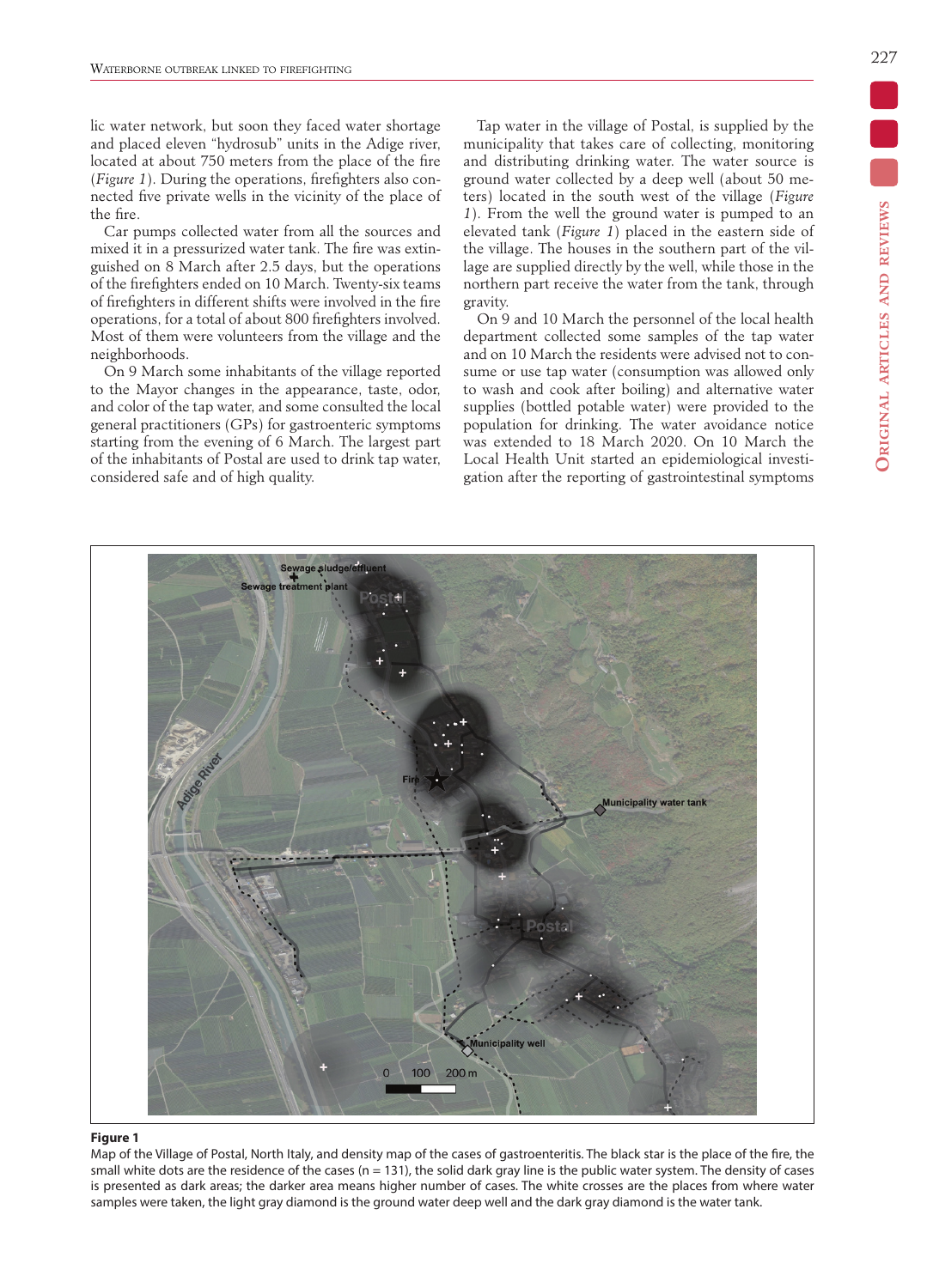by 50 people, to confirm the outbreak, identify the size and the source.

This outbreak occurred during the beginning of the SARS-CoV2 epidemic in Italy. On 9 March the Italian Government declared COVID-19 a national public health emergency and on 11 March Italy's Prime Minister scaled up the emergency response with extreme measures of personal distancing, including mobility restrictions, banning of mass gatherings, closure of schools and work activities, isolation and quarantine (lockdown). On the same day, the World Health Organization (WHO) declared the SARS-CoV-2 pandemic.

This article describes the epidemiological and microbiological investigations of an acute gastroenteritis outbreak associated with potentially contaminated water during a firefighting response in a small village in Northern Italy. Moreover, we discuss the impact caused by the COVID-19 pandemic on the outbreak investigation and control measures.

#### **METHODS**

## *Epidemiologic investigation*

Residents of Postal (Bolzano Province, Italy) who consulted the GPs or contacted the local health unit declaring symptoms referable to a gastroenteritis with onset from 6 March 2020 onwards and their relatives were interviewed by telephone by nurses of the local Public Health Department. A suspected case was defined as a person who had experienced diarrhea (three or more watery stools per day) OR vomiting (three or more times per day) from 6 to 20 March 2020. A confirmed case was a suspected case with a laboratory confirmation of the infection.

Data on clinical symptoms, the time of symptom onset, food consumption and other exposures were collected using the national official questionnaire for the investigation of acute gastroenteritis episodes.

The firefighters who responded to the fire were asked about gastrointestinal or respiratory symptoms (to detect a possible COVID-19 case) up to 14 days after the fire. All sick persons were interviewed.

#### *Microbiological investigation*

Stool samples and rectal swabs obtained from the patients were tested for a list of enteric pathogens with both microbiological and molecular methods.

The specimens were sent to the accredited diagnostic laboratory (UNI EN ISO 15189:2013) of the Local Health Unit in Bolzano, and cultured for the detection of *Salmonella, Shigella* and *Campylobacter*, using standard microbiological methods. A commercial multiplex RT–PCR assay was also used for simultaneous detection of *Campylobacter* (*jejuni, coli, upsaliensis*), *Clostridium difficile, Plesiomonas shigelloides, Salmonella* spp*., Yersinia enterocolitica, Vibrio* (*parahaemolyticus, vulnificus, cholerae*), *Shigella* spp., Enterohaemorrhagic *E. coli* (EHEC), Enteropathogenic *E. coli* (EPEC), Enterotoxigenic *E. coli* (ETEC), Shiga-like producing *E. coli* (STEC, stx1/ stx2), *E. coli* O157, Enteroaggregative *E. coli* (EAEC), Enteroinvasive *Shigella/E. coli* (EIEC), *Cryptosporidium* spp., *Cyclospora cayetanensis, Entamoeba histolytica, Giardia intestinalis*, Adenovirus F40/41, Astrovirus,

Norovirus GI/GII (NoVs), Rotavirus A, Sapovirus (I, II, IV, V) (FilmArray™ GI panel - BioFire Diagnostics, Salt Lake City, UT).

#### *Environmental investigation*

In *Figure 1*, the map of the village of Postal is presented, with the place of the fire, the main watercourses, the public water system and the sewage system.

An environmental investigation at the place of the fire, with identification of the water sources used by the firefighters to extinguish the fire was performed by a team composed by local health authority staff, firefighters' representatives and the Mayor.

The investigation included an examination of the well construction log, current well and tank, hydrants and public water network, monitoring records, and potential sources of contamination.

Routine sampling activity of the drinking water was complemented with additional sampling performed to check water quality and presence of contaminants almost daily from 9 to 19 March. Additional samples of 1-Litre of water were collected from the public well, water reservoirs, public fountains and taps along the distribution system (*Figure 1*).

On the 10 March, the filter of the household water filtering system of 2 cases was also sampled.

Bacteriological (revived 36 °C, revived 22 °C, coliforms, faecal Enterococci and *E. coli*), physical and chemical parameters were analysed. The presence of coliform bacteria was daily monitored at several sites of the water system before and after the chlorination treatment.

The analyses of the tap water were performed by the Provincial Agency for the Environment and Climate Protection.

## *Statistical analysis*

Descriptive statistics were calculated for the cases using STATA software version 16.1 (StataCorp 4905 Lakeway Drive College Station, Texas 77845 USA).

The geographical mapping of the cases and the water system, the calculation of the distances matrix between the place of the fire and the cases, and the cases density heatmap were performed using QGIS version 3.10 [9].

#### **RESULTS**

Between 6 and 20 March, 2020, 201 people were interviewed by the local health staff, 182 declared symptoms referable to acute gastroenteritis and 131 met the case definition.

Sixty-six (50.4%) were males and sixty-five (49.6%) were females. The median age was 39 years (range 2 to 87 years, interquartile range  $[IOR] = 20-57$  years). Symptom onset was acute, the first confirmed cases of gastroenteritis had their symptoms starting on 6 March, few hours after the firefighters' intervention.

The cases of gastroenteritis followed a steep increment from 6 to 9 March, and the peak occurred on 9 March, with 46 cases (third day after the fire; *Figure 2*). Common symptoms (*Table 1*) were diarrhea (71.76%), vomiting (62.60%), nausea (59.54%), abdominal pain (53.44%), head and joint ache (48.85%), and fever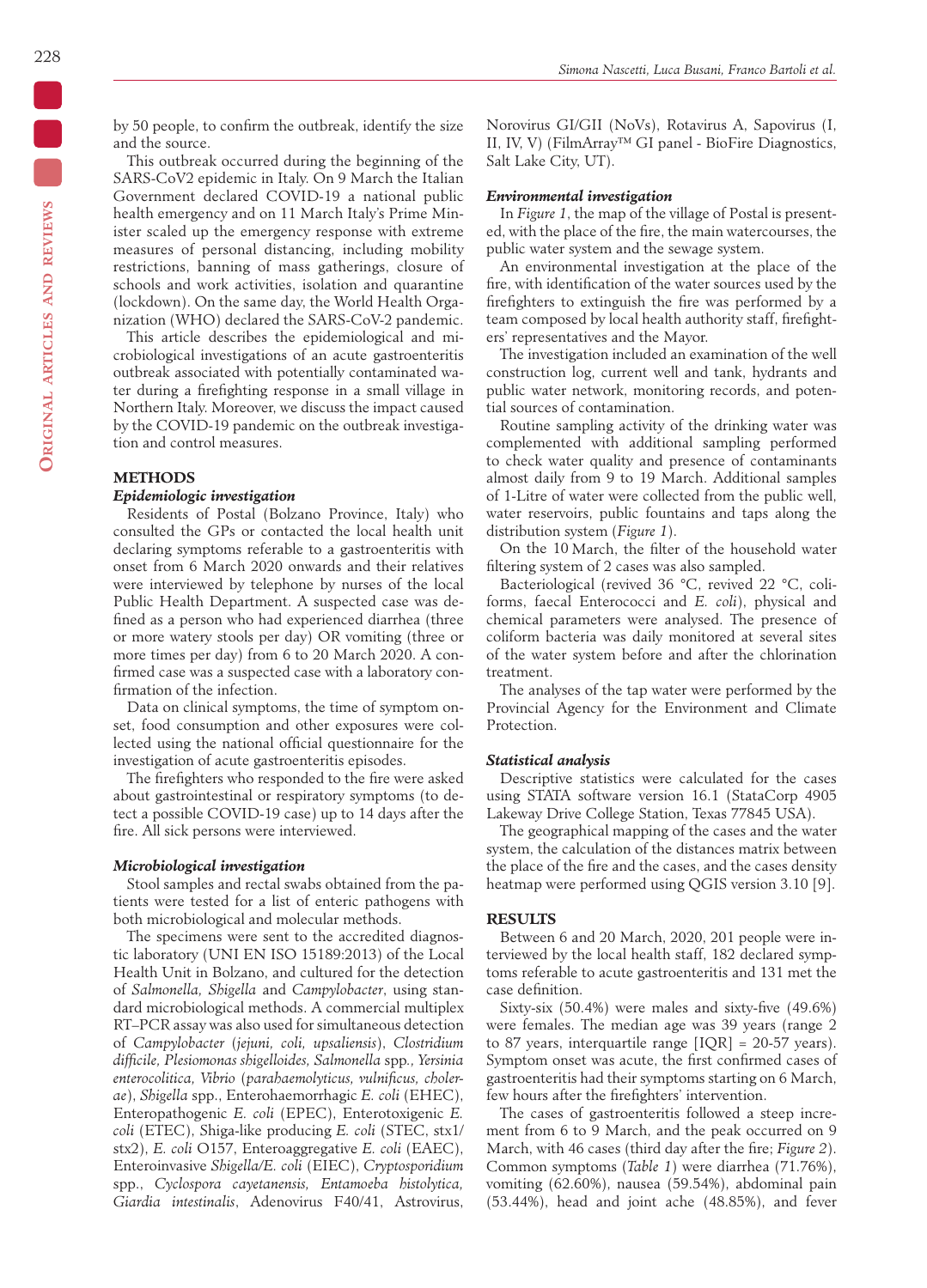

**Figure 2**

Distribution of the number of cases of gastroenteritis occurred in Postal, North Italy from 6 to 20 March 2020 by date of the onset of the symptoms. The events and the intervention measures put in place by the health authorities are reported by date of occurrence.

(34.35%). The mean incubation period was 72 hours (3 days), and it ranged from 8 hours to 14 days. The median duration of symptoms was 3 days (range 1 to 13 days). One case needed access to an emergency department but was not hospitalized. All the respondents declared usual drinking of tap water in the days before the onset of clinical signs.

The median distance between the place of the fire and the residence was 459.33 meters (IQR=238.72-773.56 meters). It was calculated on 130 cases, because for one case the geographical information was not available. The highest density of cases occurred in the area of the village located at about 300 meters North-East of the fire, followed by two other areas, one at about 650 meters North, and another at about 350 meters South of

#### **Table 1**

Frequency of the symptoms presented by the 131 cases of gastroenteritis in Postal, North Italy

| <b>Symptom</b>                            | <b>Number of cases</b><br>(131 total) | <b>Frequency</b><br>(%) |
|-------------------------------------------|---------------------------------------|-------------------------|
| Diarrhea (≥3 loose stools<br>in $24$ hrs) | 94                                    | 71.76                   |
| Vomiting ( $\geq$ 3 times in 24<br>hrs)   | 82                                    | 62.60                   |
| Nausea                                    | 78                                    | 59.54                   |
| Abdominal pain                            | 70                                    | 53.44                   |
| Head/joint ache                           | 64                                    | 48.85                   |
| Fever (≥37.5 °C)                          | 45                                    | 34.35                   |

the fire (*Figure 1*). According to the water system flow, the hot spots North of the fireplace were downstream, while the hotspot South was upstream of the fire.

Due to the National lockdown imposed by the Government, the Local Health Unit and Laboratories reduced their activities. As a consequence, only 18 samples (rectal swab plus stool sample) were collected from the 201 suspected cases.

Among the 18 samples analyzed, twelve were positive for NoVs (66.6%). The molecular characterization showed the presence of two different genogroups: genogroup I (GI) and genogroup II (GII). Seven (38.8%) samples were co-infected (2 norovirus + rotavirus; 2 norovirus + EPEC; 1 norovirus + rotavirus + sapovirus; 1 norovirus + rotavirus + sapovirus + EPEC + EAEC; 1 norovirus + rotavirus + EPEC + EAEC;) and 1 was positive only for rotavirus. Five samples were negative.

The two water samples collected on 10 March and five out of nine water samples taken on 11 March in different points of the water system (*Figure 1*) revealed high concentrations of *E. coli* (>300 colony forming units [CFU]/100mL), Enterococci (>120 CFU/100mL), total coliforms (>300 CFU/100mL), while the chemical parameters were below the limits. The negative samples were those collected at the municipality well and in the southern part of the village.

Norovirus was detected on the filter collected on 10 March in the household water filtering system of two cases.

On 10 March the residents were advised not to consume or use tap water and bottled potable water was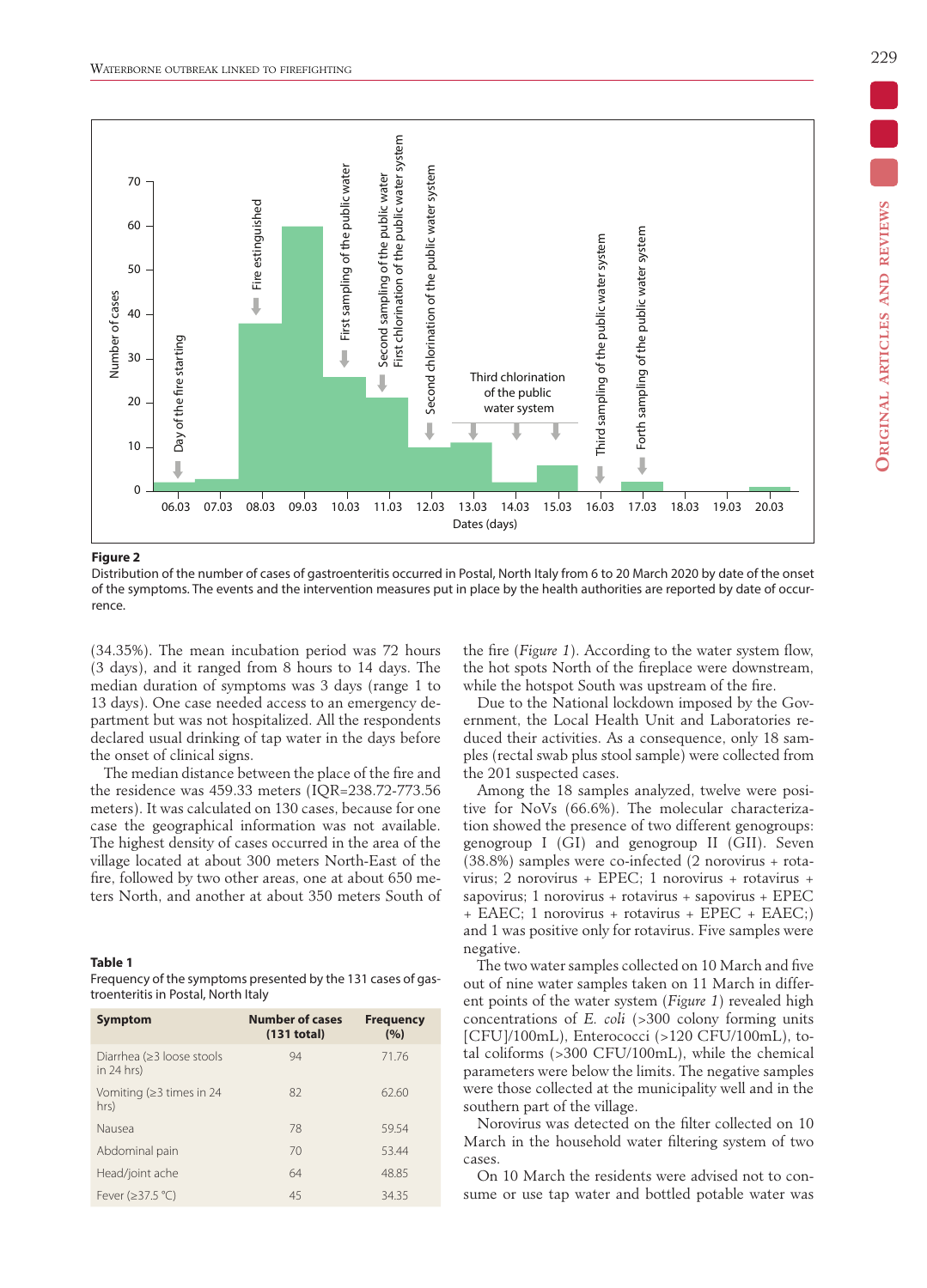provided to the population for drinking. The chlorine treatment of the water system started on 11 March and was repeated four times, the last one ended on 15 March. Chlorine concentration of the water supply was then maintained through the whole surveillance period at 0.2 mg/L, corresponding to the currently recommended concentration for waters intended for human consumption in Italy. Twelve out of fourteen water samples taken on 16 and 17 March were negative, and only two samples revealed 1 CFU/100mL, while the five samples collected on 19 March resulted negative. The water avoidance notice was extended up to 18 March 2020.

## **DISCUSSION**

We described an outbreak of gastroenteritis in a small village in Northern Italy that occurred in a close temporal and spatial relationship with a firefighting. We suspected the consumption of water contaminated by river water during fire extinguishing as the source of the outbreak. The outbreak involved at least 131 cases but up to 201 people declared symptoms referable to gastroenteritis in the period from 6 to 20 March 2020.

To our knowledge, this is the second community waterborne outbreak of gastroenteritis associated with firefighting [10].

The sudden onset of symptoms and clinical picture of the illness was suggestive of viral infection, in particular norovirus [11]. Stool samples collected from patients confirmed norovirus genogroups GI and GII. Moreover, norovirus was also detected in the household water filtering system of two cases. Unfortunately, this latter sample was not sequenced more comprehensively to determine Norovirus genotypes.

Norovirus constitutes one of the most frequently identified causative agent of waterborne outbreaks associated with tap water contamination in many countries [1, 12]. In Italy, norovirus outbreaks linked with contaminated drinking water from municipal supplies have already been identified in community settings and touristic resorts [7, 13, 14].

Microbiological investigations identified also other pathogens in the stool samples of patients, and this can explain the 3 days mean incubation period, since the incubation period of several gastrointestinal pathogens can vary from hours to weeks. In waterborne outbreaks multiple aetiologies are common [1], and in outbreaks due to surface water contaminated with sewage, a large number of different pathogens, including bacteria, viruses and parasites, may be involved [15]. Due to the limitations of the laboratory capacities for testing other than SARS-CoV-2 suspected samples, we tested only eighteen stool samples that allowed the confirmation of the Norovirus aetiology and the possible involvement of other pathogens.

Considering the dynamic of the event, we hypothesized an incident during the firefighting on 6 March 2020 that caused the contamination of the public water system, including the elevated tank but not the deep well. This hypothesis is substantiated by the highest density of cases in proximity of the fire and downstream, probably due to the entry of the contaminated water in one or more of the public water network points connected to the firefighters' hydrants (given also the lack of backflow valves in some municipal hydrants). An investigation into the actions taken by firefighters pointed towards the use of contaminated river water drawn right near the sewage pipelines, that from the pressurized water tank used by firefighters to extinguish the fire may have entered into the municipality water system. Infiltrations into the water system or breakages were ruled out by verifying water pipe installations integrity in the area around the fire. However, the cases were also found in different areas of the village, and this may have been caused by contaminated water rising along the pipes up to the municipality tank due to its high pressure, and from here flowing back by gravity into the system.

The actions taken by local health authorities included the provision of an alternative drinking water source and chlorination of the drinking water network. Furthermore, additional hygiene education to reduce the risk of waterborne infections was also provided to all citizens.

Chlorination ability to improve water safety can vary as a function of source water characteristics (e.g. turbidity, pH and temperature), and chlorine characteristics (e.g. concentration and dose) [3, 16].

Moreover, norovirus is resistant to chlorine disinfection when free chlorine levels are inadequate [17] The characteristics of the contamination (river water with sediments and sewage) and the relatively small size of the tank comparing with the pipeline system may have hampered the efficacy of the chlorination. These factors may explain the sporadic microbial findings in water samples after the first chlorination and the need to repeat the treatment.

This study presents some limitations, partly due to the concern of people related to the SARS-CoV-2 emergency and to the lockdown measures implemented by the Italian government. First, we faced a severe limitation in the laboratory testing capacity due to the sudden request of SARS-CoV-2 diagnosis for a large number of suspected cases; second, it was not possible to plan any analytical study to identify individual factors related to the risk of infection, as the local health staff was almost completely dedicated to the SARS-CoV-2 emergency; third, we probably underestimated the number of cases because the local health authorities advised the citizens to limit the visits to hospitals and laboratories to urgent issues, reducing the opportunity to identify those who had mild symptoms of acute gastroenteritis.

Another limitation was the incomplete microbiological investigation of the water, that only included the microbiological parameters according to the Council Directive 1998/83/EC. Fecal or sewage contamination of drinking water is known to result in mixed bacterial and viral infections [18, 19], but the lack of an unified method to encompass the collection and analysis of a water sample for all pathogenic microorganisms of interest make difficult the microbiological screening of the water samples [15, 20].

Finally, we probably missed some cases, in particular among firefighters who were not resident in Postal and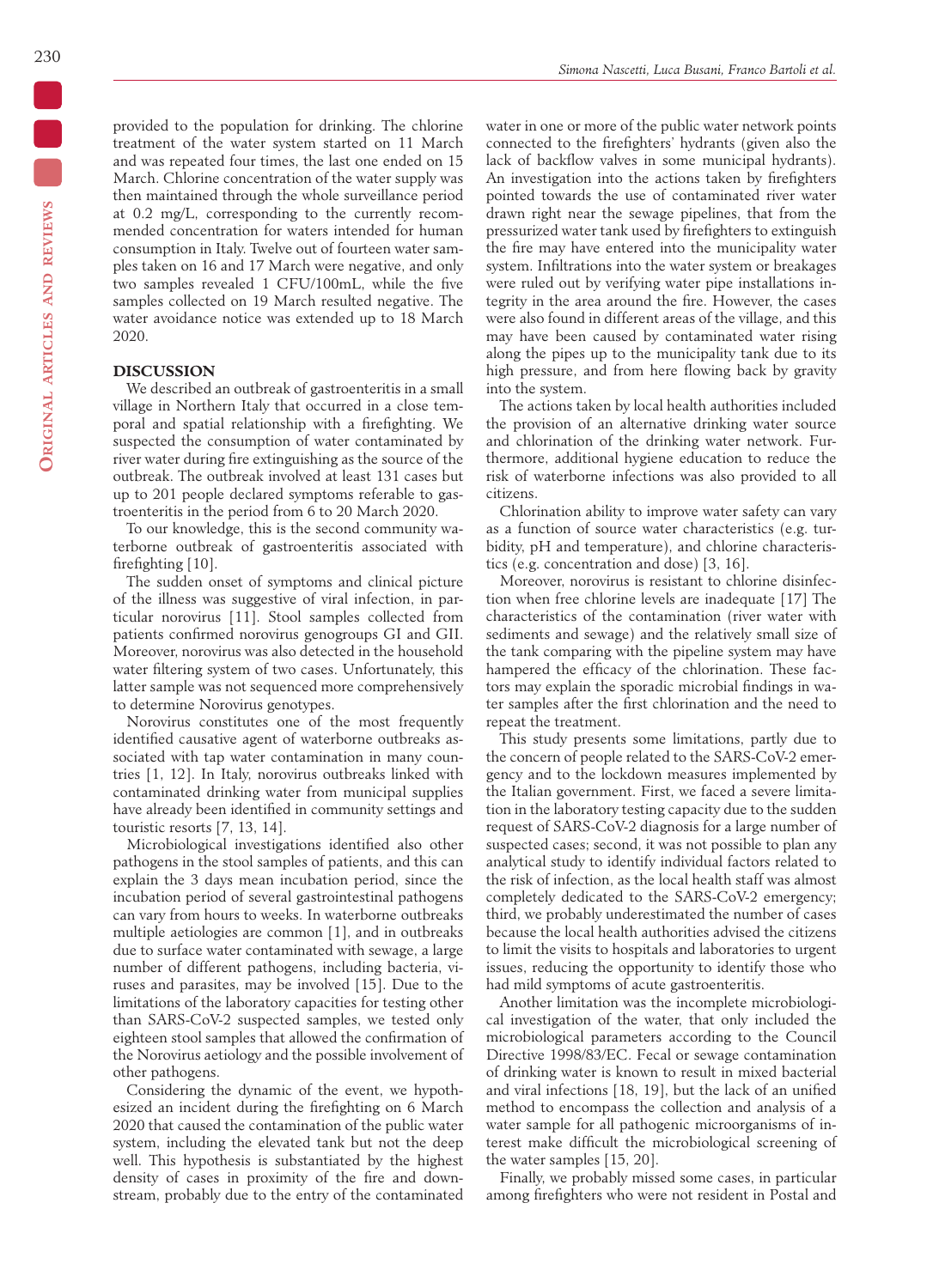were not interviewed nor sampled. The large number of firefighters involved in the fire made particularly difficult the identification of those potentially exposed and infected.

Amidst the chaotic situation due to the newly implemented lockdown measures, the ongoing gastroenteritis outbreak and the risk of infection and spread of the COVID-19 in the small community, the operations of the local health authorities became extremely complex. However, thanks to the support from the authorities and people's strict adherence to authorities' advices, the situation was maintained under control and more serious consequences were avoided.

Several improvements can be recommended, taking into account the outbreak dynamic. Operational guidelines and training for the firefighter volunteers on the use of the hydrosub units and the health risks related to contaminated water during fire operations should be advised. Improvements in the water system sanitization procedures to increase the efficacy of the chlorination interventions and reduce the time required to effective sanitization of the water are also advised, as the implementation of reflux valves in hydrants. A more thorough microbiological investigation of the water in case of suspected waterborne outbreak should be considered, in particular when the involvement of multiple pathogens cannot be excluded.

In conclusion, we described a waterborne community outbreak potentially related to a fire incident in a small

## **REFERENCES**

- 1. Moreira NA, Bondelind M. Safe drinking water and waterborne outbreaks. J Water Health. 2017;15(1):83-96. doi: 10.2166/wh.2016.103
- 2. Levy K, Woster AP, Goldstein RS, Carlton EJ. Untangling the impacts of climate change on waterborne diseases: a systematic review of relationships between diarrheal diseases and temperature, rainfall, flooding, and drought. Environ Sci Technol. 2016;50(10):4905-22. doi: 10.1021/acs.est.5b06186
- 3. World Health Organization. Guidelines for drinking-water quality. 4th ed. Geneva: WHO; 2011. 541 p.
- 4. European Centre for Disease Prevention and Control. The European Union One Health 2018 Zoonoses Report. 2019. Available from: www.ecdc.europa.eu/en/ publications-data/european-union-one-health-2018-zoonoses-report. doi: 10.2903/j.efsa.2019.5926
- 5. Bartsch SM, Lopman BA, Ozawa S, Hall AJ, Lee BY. Global economic burden of norovirus gastroenteritis. PLoS ONE. 2016;11(4). Available from: www.ncbi.nlm. nih.gov/pmc/articles/PMC4846012. doi: 10.1371/journal.pone.0151219
- 6. Teunis PFM, Moe CL, Liu P, Miller SE, Lindesmith L, Baric RS, et al. Norwalk virus: how infectious is it? J Med Virol. 2008;80(8):1468-76. doi: 10.1002/jmv.21237
- 7. Giammanco GM, Di Bartolo I, Purpari G, Costantino C, Rotolo V, Spoto V, et al. Investigation and control of a norovirus outbreak of probable waterborne transmission through a municipal groundwater system. J Water Health. 2014;12(3):452-64. doi: 10.2166/wh.2014.227
- 8. Parshionikar SU, Willian-True S, Fout GS, Robbins DE, Seys SA, Cassady JD, et al. Waterborne outbreak of gas-

village in Northern Italy occurred during the beginning of the SARS-CoV2 emergency, and we commented on the special difficulties encountered during the investigation due to this concomitant event.

#### *Acknowledgements*

The authors acknowledge all the health assistants and technical staff member of Hygiene and Public Health Service in Merano. We thank the local authorities of the municipalities and the firefighters.

## *Conflict of interest statement*

None declared.

## *Authors' contributions*

SN coordinated the epidemiological investigation, collected the data from the different sources, undertook the search and interpreted data for the work. FB coordinated the environmental investigation and collected the data from the field. AS provided environmental data and contributed to the environmental investigation. RO provided clinical information on cases and revised the manuscript. LB made data analyses and mapping. SN and LB wrote the manuscript. DR supervised the investigation and revised the manuscript. All authors read and approved the final manuscript.

*Received* on 17 March 2021. *Accepted* on 17 May 2021.

> troenteritis associated with a norovirus. Appl Environ Microbiol. 2003;69(9):5263-8. doi: 10.1128/aem.69.9.5263- 5268.2003

- 9. QGIS Development Team Open Source Geospatial Foundation Project. 2020-01-12]. QGIS Geographic Information System https://www.qgis.org/en/site/about/ index.html webcite. Available from: https://qgis.org/en/ site/.
- 10. Braeye T, DE Schrijver K, Wollants E, van Ranst M, Verhaegen J. A large community outbreak of gastroenteritis associated with consumption of drinking water contaminated by river water, Belgium, 2010. Epidemiol Infect. 2015;143(4):711-9. doi: 10.1017/S0950268814001629
- 11. Lee RM, Lessler J, Lee RA, Rudolph KE, Reich NG, Perl TM, et al. Incubation periods of viral gastroenteritis: a systematic review. BMC Infect Dis. 2013;13(1):446. doi: 10.1186/1471-2334-13-446
- 12. Guzman-Herrador B, Carlander A, Ethelberg S, Freiesleben de Blasio B, Kuusi M, Lund V, et al. Waterborne outbreaks in the Nordic countries, 1998 to 2012. Euro Surveill Bull Eur Sur Mal Transm Eur Commun Dis Bull. 2015;20(24). doi: 10.2807/1560-7917. es2015.20.24.21160
- 13. Boccia D, Tozzi AE, Cotter B, Rizzo C, Russo T, Buttinelli G, et al. Waterborne outbreak of Norwalk-like virus gastroenteritis at a tourist resort, Italy. Emerg Infect Dis. 2002;8(6):563-8. doi: 10.3201/eid0806.010371
- 14. Giammanco GM, Bonura F, Urone N, Purpari G, Cuccia M, Pepe A, et al. Waterborne norovirus outbreak at a seaside resort likely originating from municipal water distribution system failure. Epidemiol Infect.